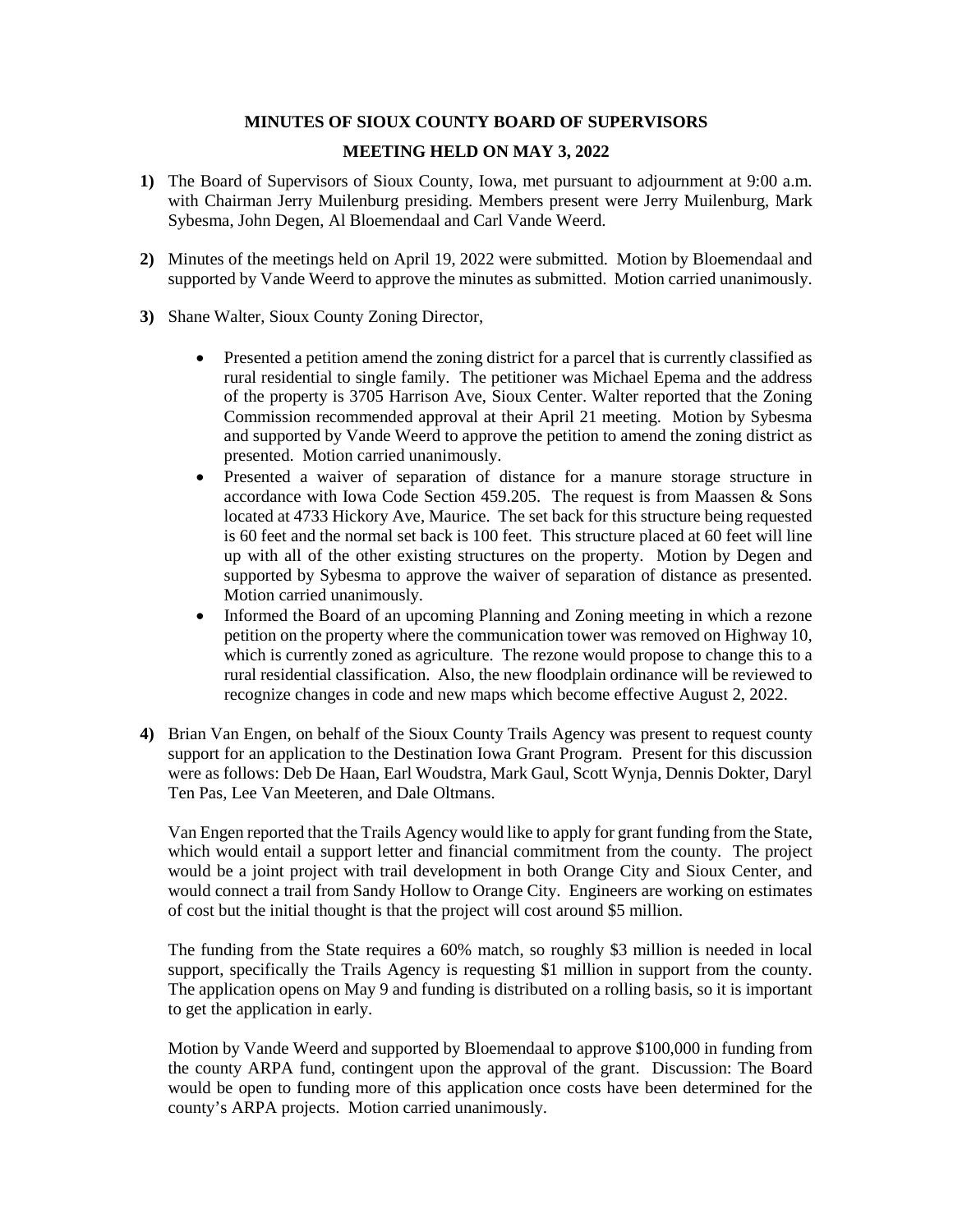- **5)** Joel Sikkema, Sioux County Engineer, via Zoom,
	- Reviewed the Record of Construction and Material Bids for Contract Id: 110-84-175 for a PCC overlay project which is divided into two divisions LFM-175—7X-84 (Div I) on  $420<sup>th</sup>$  St (B46) from Eagle Avenue (K30) east approximately 4.0 miles to Garfield Avenue (K42), Sikkema reported the bids as follows for Div I: Execution Contractor Bid<br>
	Croell, Inc 31.8  $\overline{$}1852427.61$

| CIUCII, IIIU             | 0.1,022,721.01 |
|--------------------------|----------------|
| Michels Road & Stone Inc | \$1,866,410.76 |
| Godbersen-Smith Const Co | \$2,103,469.24 |

Div II is FM-C084(174)—55-84 on 420<sup>th</sup> St (B46) from Garfield Avenue (K42) east approximately 3.0 miles to Highway 75.

| Contractor                      | Bid              |
|---------------------------------|------------------|
| Croell, Inc.                    | \$1,410,336.26   |
| Michels Road & Stone Inc        | \$1,401,064.26   |
| Godbersen-Smith Const Co        | \$1,622,492.71   |
| Contractor                      | <b>Total Bid</b> |
| Croell, Inc.                    | \$3,262,763.87   |
| Michels Road & Stone Inc        | \$3,267,475.02   |
| <b>Godbersen-Smith Const Co</b> | \$3,725,961.95   |

Sikkema reported that the low bid is 25% over the estimate, but is in line with current pricing which has increased due to material costs. This project is necessary to complete considering future projects which depend upon this project to be completed. Sikkema recommended to accept the low bid from Croell, Inc. Motion by Sybesma and supported by Degen to accept the low bid from Croell, Inc. Motion carried unanimously.

Motion by Sybesma and supported by Bloemendaal to pass the following resolution. Roll call on vote: Sybesma, Yes; Degen, Yes; Bloemendaal, Yes; Vande Weerd, Yes; Muilenburg, Yes. Motion carried unanimously.

## **RESOLUTION 2022-28**

**WHEREAS,** the Board of Supervisors, hereafter referred to as "the Board", believes the project 84-175, hereafter referred to as "the project" is in the best interest of Sioux County, Iowa, and the residents thereof. The project is defined as the PCC Overlay on 420th St. (B46) from Eagle Ave. (K30) to Hwy. 75; and

**WHEREAS,** the Board has sought appropriate professional guidance for the concept and planning for the project and followed the steps as required by the Code of Iowa for notifications, hearings, and bidding/letting; and

**WHEREAS,** The Board finds this resolution appropriate and necessary to protect, preserve, and improve the rights, privileges, property, peace, safety, health, welfare, comfort, and convenience of Sioux County and its citizens, all as provided for in and permitted by section 331.301 of the Code of Iowa; and

**IT IS THEREFORE RESOLVED** by Board to accept the bid from Croell, Inc. in the amount of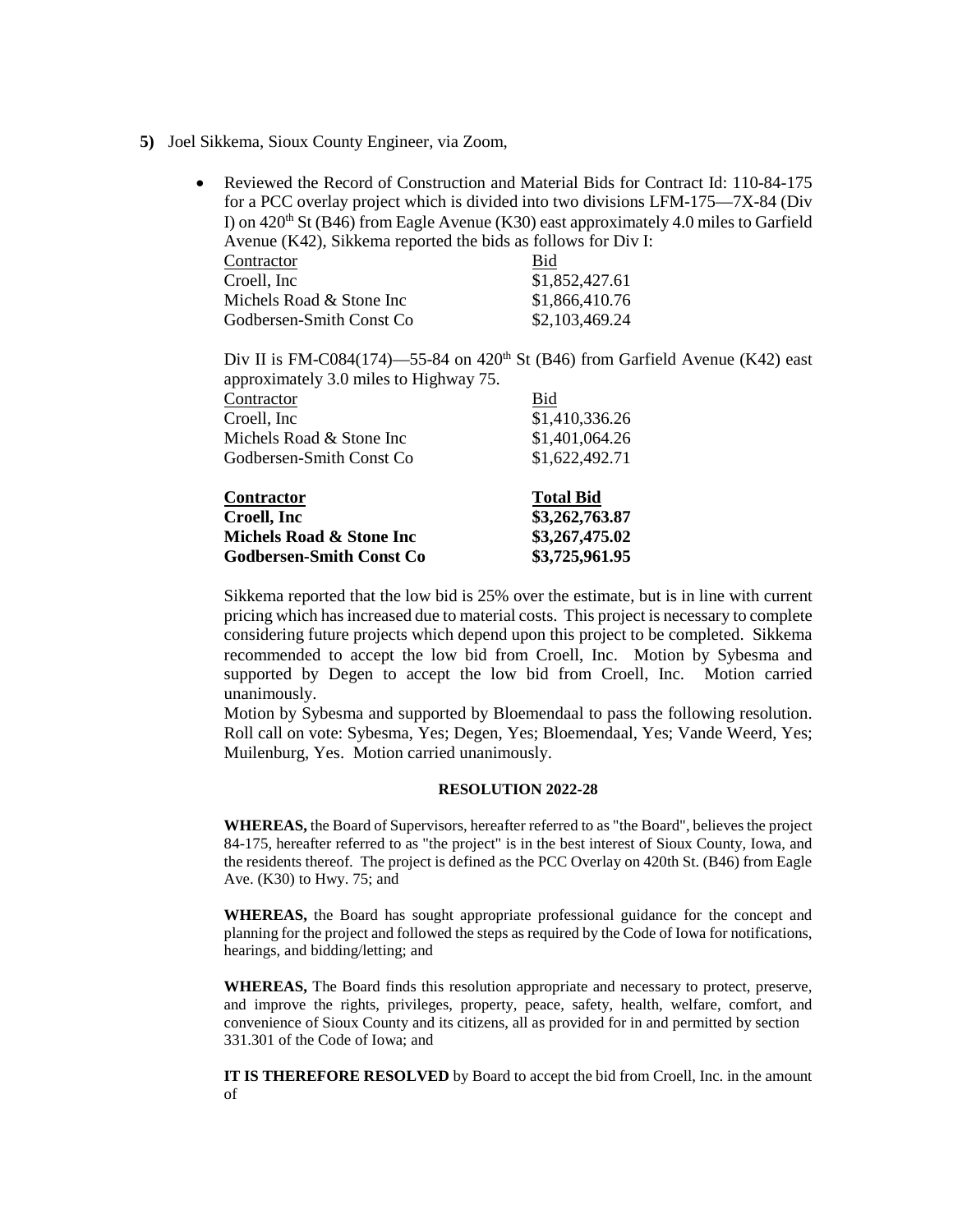\$3,262,763.87 and awards the associated contract(s) to the same;

**BE IT FURTHER RESOLVED** that all other resolutions or parts of resolutions in conflict with this resolution are hereby repealed. If any part of this resolution is adjudged invalid or unconstitutional, such adjudication shall not affect the validity of the resolution or action of The Board as a whole or any part thereof not adjudged invalid or unconstitutional. This resolution shall be in full force and effect from and after the date of its approval as provided by law; and

**BE IT FURTHER RESOLVED** by the Board of Supervisors of Sioux County, Iowa, that after receiving the necessary contract documents, including but not limited to, the contractor's bond and certificate of insurance, Joel K. Sikkema, the Sioux County Engineer for Sioux County, Iowa, be and is hereby designated, authorized, and empowered on behalf of the Board of Supervisors of said County to execute the contracts in connection with the afore awarded construction project let through the DOT for this county.

Dated at Sioux County, Iowa, this 3rd day of May, 2022. Board of Supervisors of Sioux County, Iowa.

 /s/Jerry Muilenburg /s/John Degen /s/Al Bloemendaal /s/Mark Sybesma /s/Carl Vande Weerd

ATTEST:

By: /s/Ryan Dokter

County Auditor

- Reviewed the Record of Construction and Material Bids for Contract Id: 84-C084-173 for an HMA resurfacing/cold in-place recycling project. Sikkema reported that the low bid was 40% over the estimated costs and stated that this project could be delayed and recommended the Board reject the bids. Motion by Vande Weerd and supported by Bloemendaal to reject the bids. Motion carried unanimously.
- Requested the Chairman's signature on the box culvert contract the Board previously approved.
- Presented a permit application agreement from the City of Orange City for a raw water main line for Board consideration. Motion by Bloemendaal and supported by Degen to approve the permit as presented. Motion carried unanimously.
- Updated the Board on the Fairview bridge project LFM-3-2021—73-84. Milling of the deck has been completed and bad areas are being chipped out currently.
- **6)** Motion by Bloemendaal and supported by Degen to approve the claims for May 3, 2022, as presented by the County Auditor. Motion carried unanimously.
- **7)** Motion by Sybesma and supported by Vande Weerd to go into closed session per Code of Iowa 21.5(1)(j). Roll call on vote: Sybesma, Yes; Degen, Yes; Bloemendaal, Yes; Vande Weerd, Yes; Muilenburg, Yes. Motion carried unanimously.
- **8)** Motion by Sybesma and supported by Vande Weerd to go out of closed session. Roll call on vote: Sybesma, Yes; Degen, Yes; Bloemendaal, Yes; Vande Weerd, Yes; Muilenburg, Yes. Motion carried unanimously.
- **9)** Motion by Vande Weerd and supported by Sybesma to accept the offer from the City of Sioux Center to purchase the old Sioux Center airport property for \$1 million, to be paid over a 4 year period, for the purposes of the County Fair, contingent upon the language of the contract